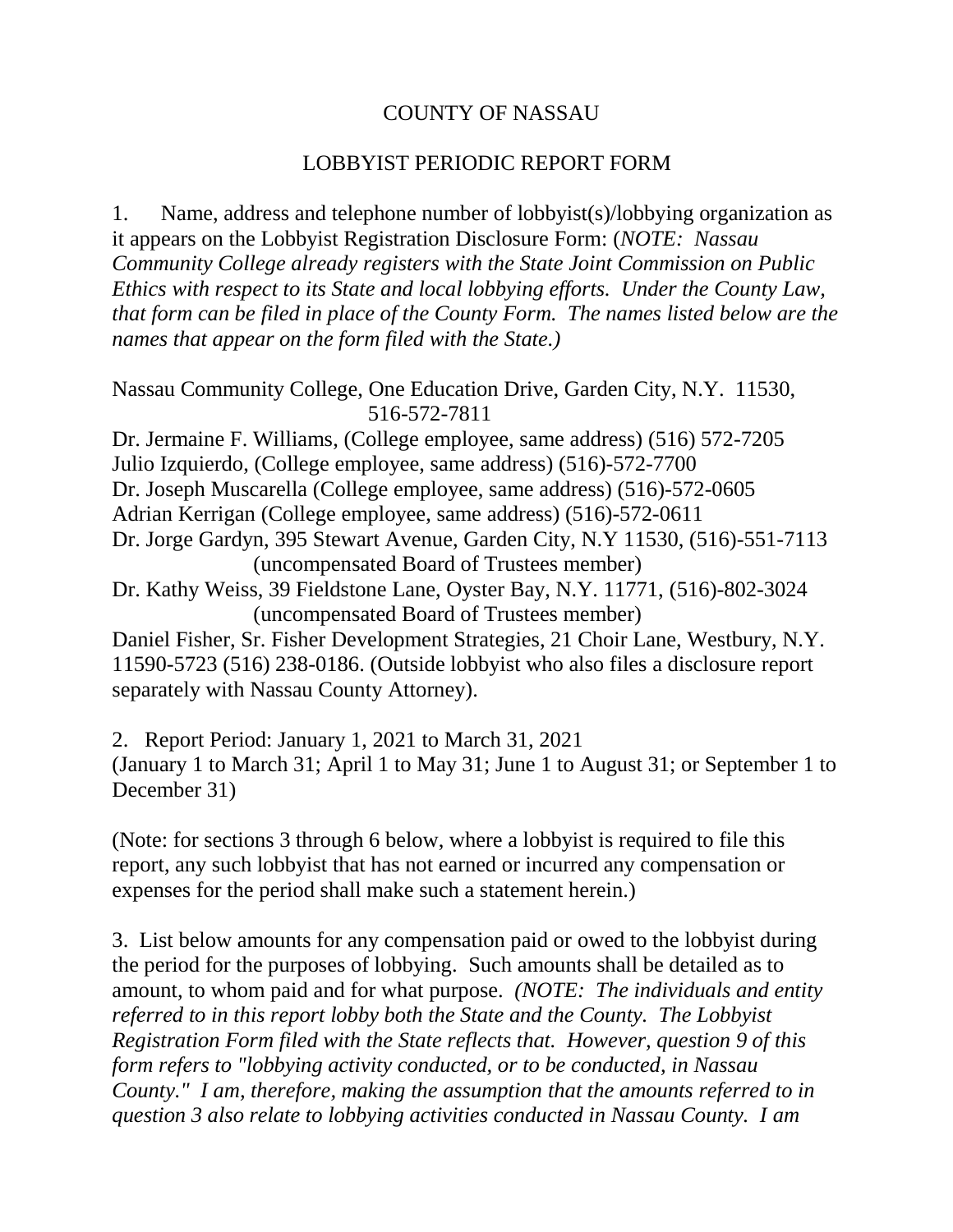*making the further reasonable assumption that the College employees' lobbying activities are split evenly between the County and the State. Therefore, the amounts below for each College employee equal the portion of their salaries that can be reasonably assigned to lobbying activities, divided by 2.)*

| Amount  | Details                                                                |  |  |  |
|---------|------------------------------------------------------------------------|--|--|--|
| \$0     | Nassau Community College: activities related to passage of the         |  |  |  |
|         | County Capital Plan and College operating budget; activities related   |  |  |  |
|         | to capital projects. County Administration and County Legislature      |  |  |  |
|         | were the entities lobbied.                                             |  |  |  |
| \$3000. | Jermaine F. Williams: activities including correspondence regarding    |  |  |  |
|         | interests of the College. The County Executive and County              |  |  |  |
|         | Legislators were the entities lobbied.                                 |  |  |  |
| \$1031. | Julio Izquierdo: engaged in no lobbying activities during this time    |  |  |  |
|         | period.                                                                |  |  |  |
| \$1088. | Joseph Muscarella: activities relating to capital projects, passage of |  |  |  |
|         | the County's capital plan in order to be eligible for state matching   |  |  |  |
|         | funds. County Executive's Administration was the entity lobbied.       |  |  |  |
| \$3094. | Adrian Kerrigan: engaged in no lobbying activities during this time    |  |  |  |
|         | period.                                                                |  |  |  |
| \$0     | Jorge Gardyn: engaged in no lobbying activities during this time       |  |  |  |
|         | period.                                                                |  |  |  |
| \$0     | Kathy Weiss: engaged in no lobbying activities during this time        |  |  |  |
|         | period.                                                                |  |  |  |
| \$0     | Daniel Fisher, Sr. Fisher Development Strategies: Although             |  |  |  |
|         | listed as a lobbyist for Nassau Community College as of January,       |  |  |  |
|         | 2016 on the county level, all of Mr. Fisher's lobbying activities were |  |  |  |
|         | concentrated exclusively in Albany and with the state legislature for  |  |  |  |
|         | the period of January 1 - March 31, 2021.                              |  |  |  |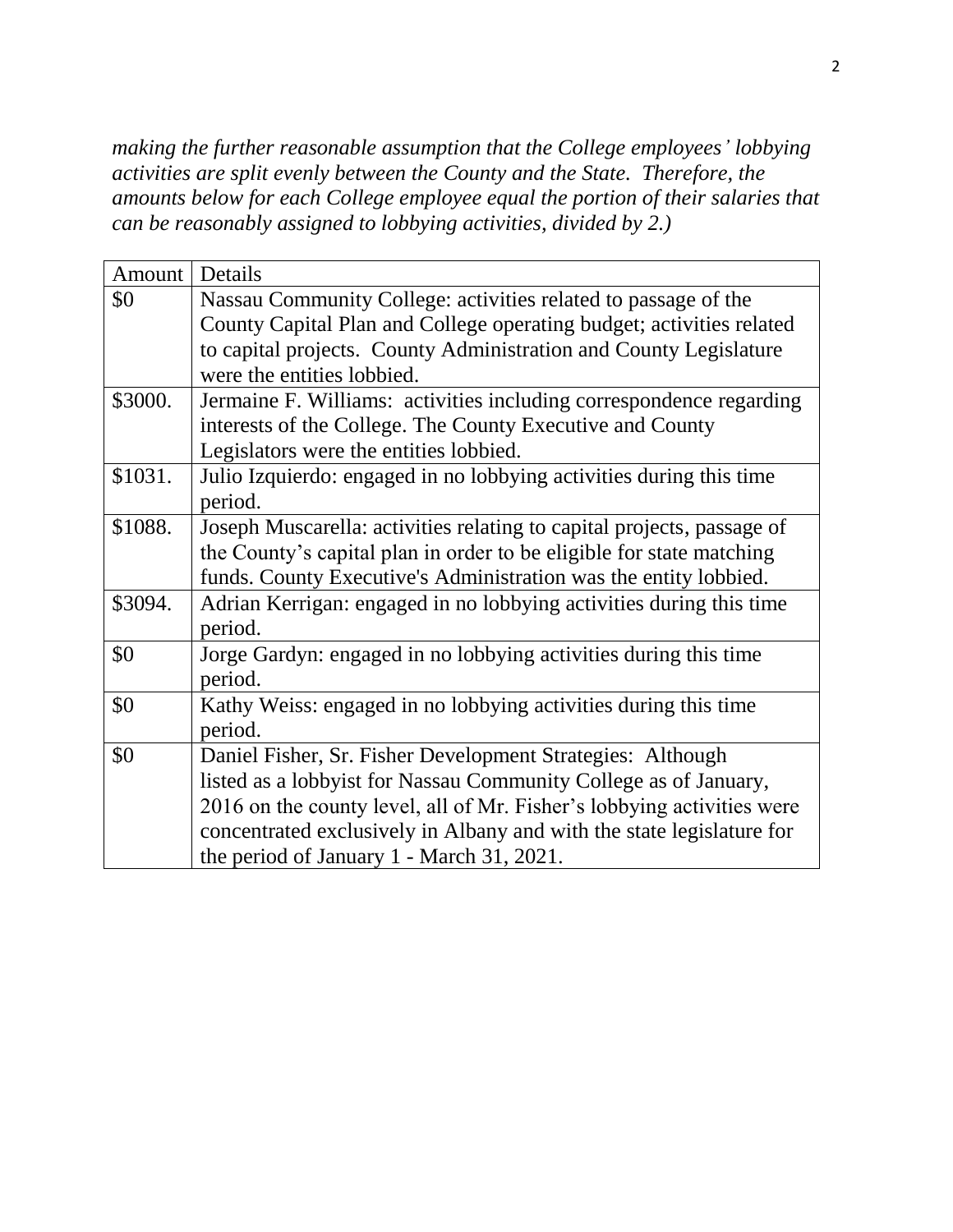4. List below the cumulative total amounts earned to date for lobbying year.

Nassau Community College (\$0); Jermaine F. Williams (\$3000.); Julio Izquierdo (\$1031.); Joseph Muscarella (\$1088.); Adrian Kerrigan (\$3094.); Daniel Fisher, Sr.  $$0) = $8213$ . in total.

5. List below amounts for any expenses expended or incurred by the lobbyist during the period for the purpose of lobbying. Such amounts shall be detailed as to amount, to whom paid and for what purpose.

| Amount  | Details                                                                  |  |  |  |
|---------|--------------------------------------------------------------------------|--|--|--|
| \$8213. | Nassau Community College: activities related to passage of the County    |  |  |  |
|         | capital plan and College operating budget; activities related to capital |  |  |  |
|         | projects; Money spent in the form of salary (in the above described      |  |  |  |
|         | amounts to Jermaine Williams, Julio Izquierdo, Adrian Kerrigan, Joseph   |  |  |  |
|         | Muscarella). The County Executive's Administration and the County        |  |  |  |
|         | Legislature were the entities that were lobbied.                         |  |  |  |
| \$0     | Jermain F. Williams                                                      |  |  |  |
| \$0     | Julio Izquierdo                                                          |  |  |  |
| \$0     | Joseph Muscarella                                                        |  |  |  |
| \$0     | Adrian Kerrigan                                                          |  |  |  |
| \$0     | Jorge Gardyn                                                             |  |  |  |
| \$0     | <b>Kathy Weiss</b>                                                       |  |  |  |
| \$0     | Daniel Fisher, Sr.                                                       |  |  |  |

6. List below the cumulative total amounts expended to date for lobbying year: \$8213.

(In lieu of completing 7 through 10 below, you may attach a copy of your Lobbyist Registration Disclosure Form, provided the information has not changed. *Attached is the form that NCC filed with the County in January 2021. No information has changed.*

I understand that copies of this form will be sent to the Nassau County Department of Information Technology ("IT") to be posted on the County's website. I also understand that upon termination of retainer, employment or designation, I must give written notice to the County Attorney within thirty (30) days of termination.